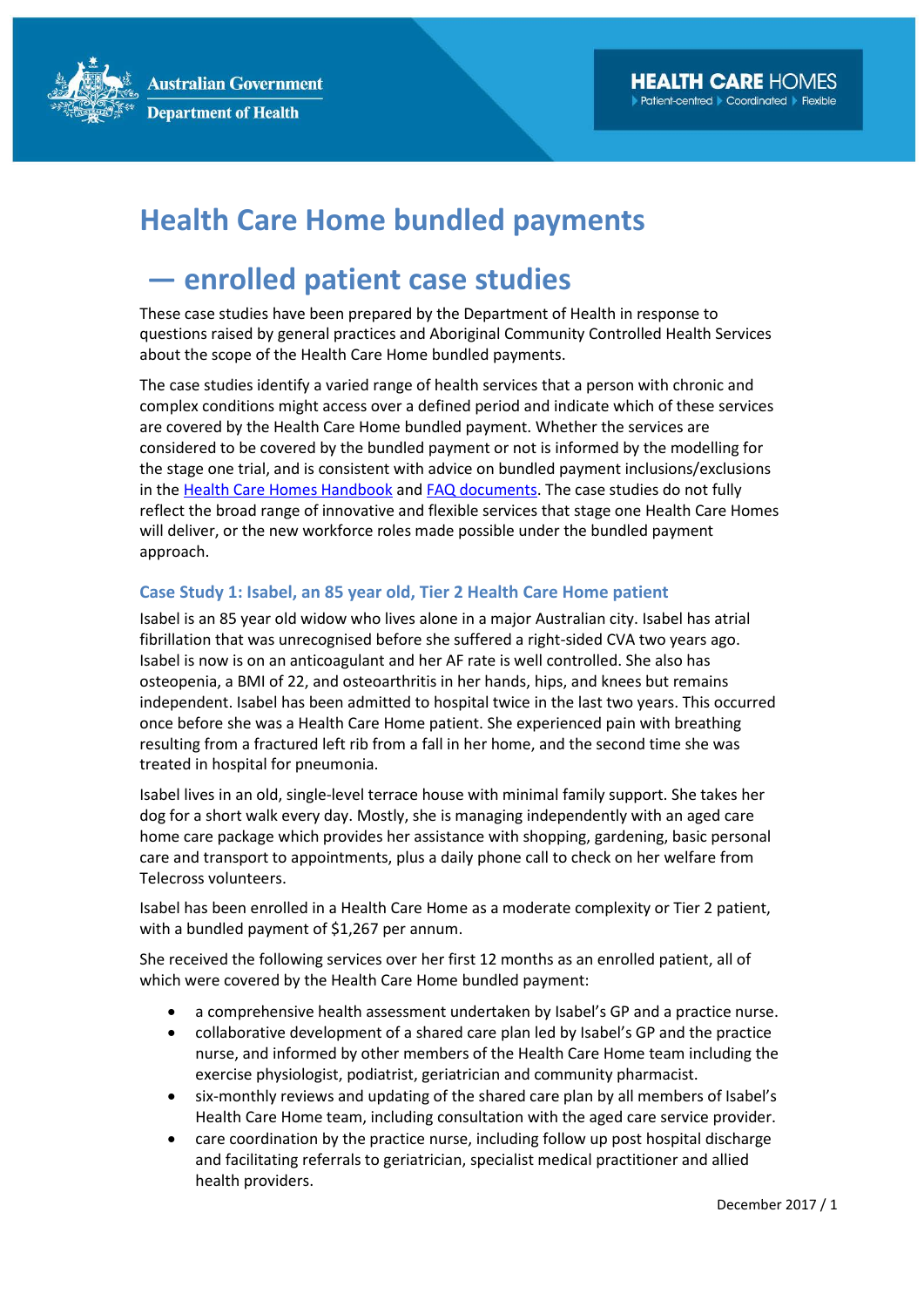

- treatment provided by Isabel's GP related to her chronic conditions, including regular INR monitoring.
- treatment provided by another GP in the Health Care Home for hip pain when Isabel's GP was absent from the practice.
- administration of the seasonal influenza vaccine in autumn.
- a Home Medicines Review (HMR) undertaken by Isabel's GP in collaboration with her community pharmacist. (Community pharmacist participation in the HMR is covered under the 6CPA, not the Health Care Home bundled payment.)

Isabel also received the following services which were not covered by her Health Care Home bundled payment. Of these services, those related to Isabel's chronic conditions were coordinated through her Health Care Home and/or outlined in her shared care plan. These included:

- suturing of a small lesion under her left eye by a GP in a nearby practice after a fall while shopping.
- treatment by an exercise physiologist and a podiatrist for benefits which are payable under the MBS Chronic Disease Management Allied Health service items.
- review by a private geriatrician.
- provision of aged care services.
- twice-weekly visits from a community nurse for two weeks post hospital discharge for pneumonia.
- Community pharmacist's participation in a HMR, which is funded under the 6CPA.
- medications dispensed by a community pharmacy.
- analysis of blood samples undertaken by a private pathology lab.
- bone densitometry testing by the local hospital radiology department.

## **Case Study 2: Keith, a 47-year-old, Tier 3 Health Care Home patient**

Keith is a 47 year old farmer who lives with his wife and teenage children just outside a major Australian city. Keith smokes on average 10 cigarettes a day. His favourite past time is racing pigeons. Keith is moderately obese and has type 2 diabetes (managed through diet and exercise), chronic pain related to osteoarthritis, and chronic hypersensitivity pneumonitis with mild lung fibrosis, pulmonary hypertension and emphysema. Keith suffers frequent episodes of bronchitis and pneumonia, and has had three hospitalisations related to lung infections over the last two years.

Keith has been enrolled in a Health Care Home as a high complexity or Tier 3 patient, with a bundled payment of \$1,795 per annum. Keith received the following services over his first 18 months as an enrolled patient, all of which were covered by the Health Care Home bundled payment:

• a comprehensive health assessment undertaken by Keith's GP and a practice nurse.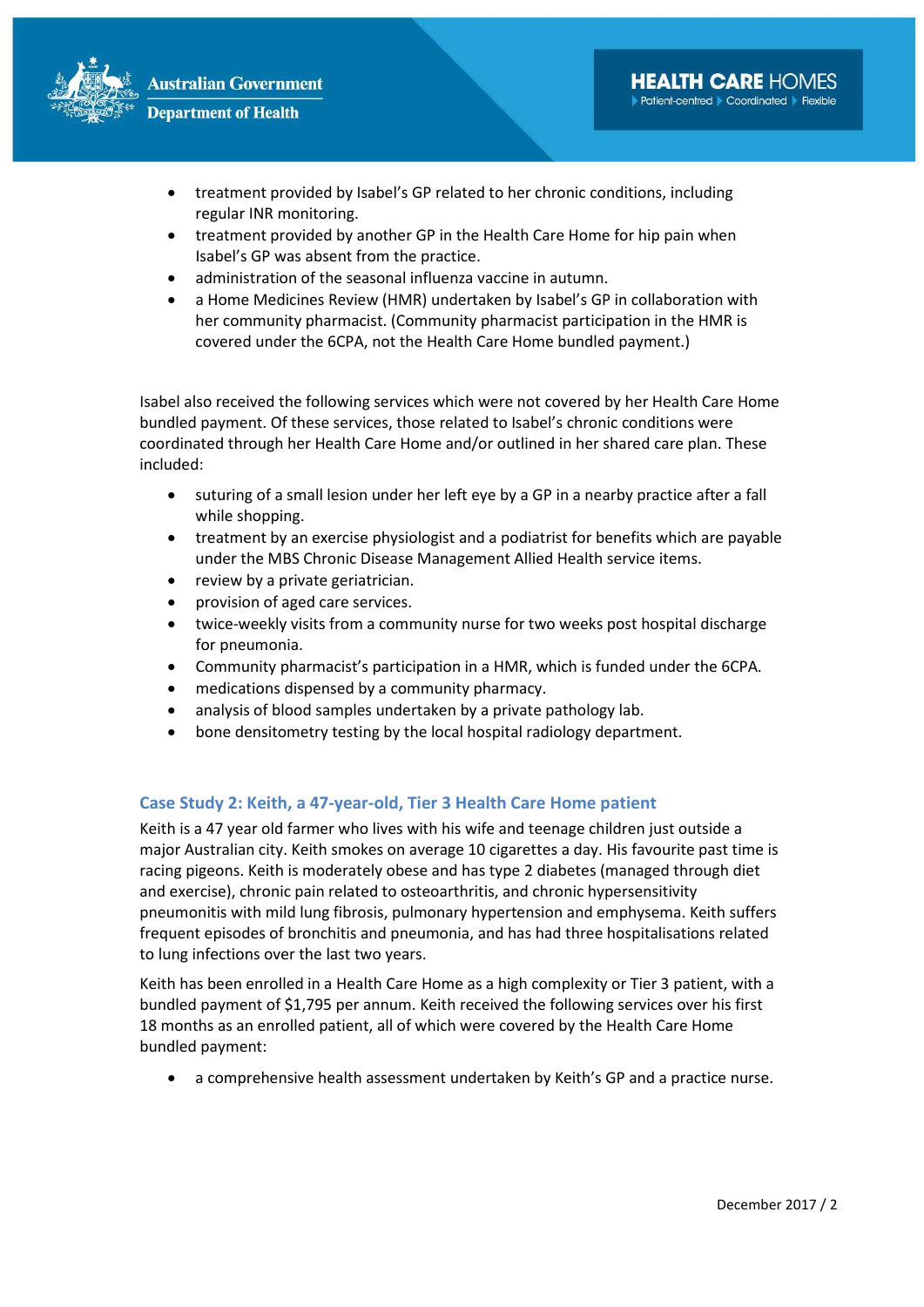

- collaborative development of a shared care plan led by Keith's GP and the practice nurse, and informed by other members of the Health Care Home team, including the physiotherapist, diabetes educator, dietician and Keith's respiratory physician.
- care coordination by the practice nurse, including follow-up post hospital discharge and facilitating referrals to specialist medical practitioners and allied health care providers.
- three monthly care plan reviews (including monitoring Keith's adherence to his COPD action plan and HbA1c levels by the practice nurse), and updating of the shared care plan by all members of Keith's Health Care Home team.
- conduct of one quarterly review and provision of repeat prescriptions by a different GP in the Health Care Home together with the practice nurse when Keith's GP was absent from the practice.
- treatment provided by Keith's GP for his chronic diseases, including provision of repeat prescriptions in between visits to the practice.
- treatment provided by other GPs in the Health Care Home for acute exacerbations of chronic conditions, specifically acute episodes of pneumonia and bronchitis, when Keith's GP was absent from the practice.
- spirometry performed as necessary by the Health Care Home practice nurse and reviewed by Keith's GP.
- administration of the seasonal influenza vaccine each year and pneumococcal vaccination as per guidelines.
- an ECG administered by the Health Care Home practice nurse and reviewed by Keith's GP.
- diabetes annual cycle of care services provided by members of the Health Care Home team.

Keith also received the following services that are not covered by his Health Care Home bundled payment. Of these services, those that related to Keith's chronic conditions were coordinated through his Health Care Home and/or outlined in his shared care plan.

- treatment by an interstate GP for an acute episode of bronchitis while Keith was on holiday.
- removal of a non-cancerous skin lesion by Keith's GP.
- treatment for severe gastroenteritis by Keith's GP.
- treatment for a broken arm caused by a quad bike accident by a different Health Care Home GP.
- treatment for his arthritis and for advice on maximising lung function provided by a private physiotherapist, for which benefits are payable
- under the MBS Chronic Disease Management Allied Health service items.
- participation in a group diabetes education program provided by a diabetic educator, for which benefits are payable under the MBS items for Group Allied Health Services for people with Type 2 Diabetes.
- assessment by a respiratory physician.
- a bronchoscopy undertaken at the local hospital.